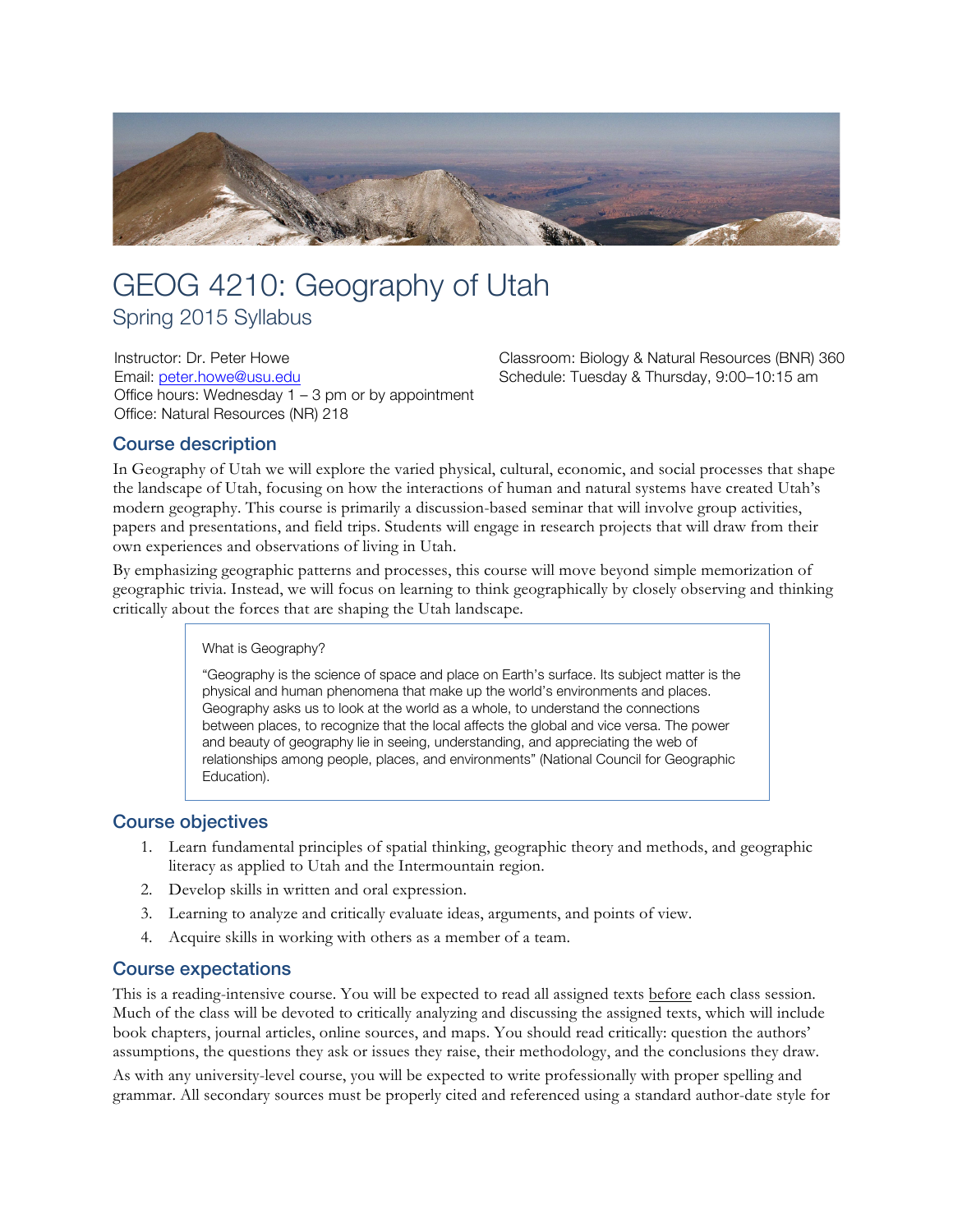in-text citations and references, such as APA or Chicago style. A helpful guide to style can be found at the Purdue writing lab (http://owl.english.purdue.edu/owl/resource/560/01/). I strongly recommend using citation management software such as Zotero (free: https://www.zotero.org/) or EndNote to streamline the process of including citations and references in your papers.

For students who may be unsure about their writing I strongly suggest making an appointment with a writing tutor at the USU Writing Center (http://writing.usu.edu/).

# Course materials

## REQUIRED TEXTS

- 1. Farmer, Jared. On Zion's Mount: Mormons, Indians, and the American Landscape. First Edition. Cambridge, MA: Harvard University Press, 2008. (Available at the USU campus store).
- 2. A large-format paper map of Utah. There are two acceptable options, either:
	- a. The UDOT official Utah highway map. This is free at the locations listed on this page: www.udot.utah.gov/index.php/tid=346. It may also be available at the Cache Valley Visitors Bureau, 199 N Main St. Logan, UT, (435) 755-1890; or the Logan Ranger District office, 1500 East Highway 89, Logan, UT 84321, (435) 755-3620. *OR*
	- b. The National Geographic Utah Guide Map. This can be purchased for less than \$10 on Amazon (http://www.amazon.com/gp/product/159775014X/) or the National Geographic store (http://shop.nationalgeographic.com/ngs/product/maps/travel-andhiking-maps/u.s.-state-and-region-maps/utah-guide-map)

Additional required readings and maps will be posted online on Canvas.

## CANVAS

We will use Canvas (usu.instructure.com) throughout the course for announcements, distributing materials, submitting assignments, group collaboration, and grade reporting. It is your responsibility to use the Canvas system. Questions about Canvas can be directed to the USU IT service desk (it.usu.edu, servicedesk@usu.edu, 435-797-4357).

## COURSE FEE

There is a course fee of \$35. The course fee will be used to cover transportation on field trips.

## Course structure

This is a seminar-style course, which means the format will consist mainly of discussion sessions supplemented by short lectures and student presentations. Course sessions may also include audiovisual material, such as videos, podcasts, and interactive maps.

## SMALL-GROUP DISCUSSIONS

You will be assigned to small groups to discuss each day's assigned readings. I expect all students to participate actively in these discussions. Discussions should focus on major questions or themes that group members have identified from their critical reading of the material as well as prompts from the instructor. Each group member will contribute to the discussion and may also have a specific assigned role for each day. Roles include: facilitator, recorder, timekeeper, and spokesperson.

Role responsibilities include:

- **Facilitator**: moderates group discussion, keeps the group on task.
- **Recorder:** takes notes summarizing group discussions and conclusions.
- **Timekeeper**: keeps the group aware of time constraints and deadlines.
- **Spokesperson**: serves as group representative to the class or instructor, summarizing the group's discussion and/or conclusions.

## FIELD TRIPS

We will take one or two field trips during the semester, weather and schedules permitting. Students will complete an assignment for each field trip. Details of the field trips will be discussed in class.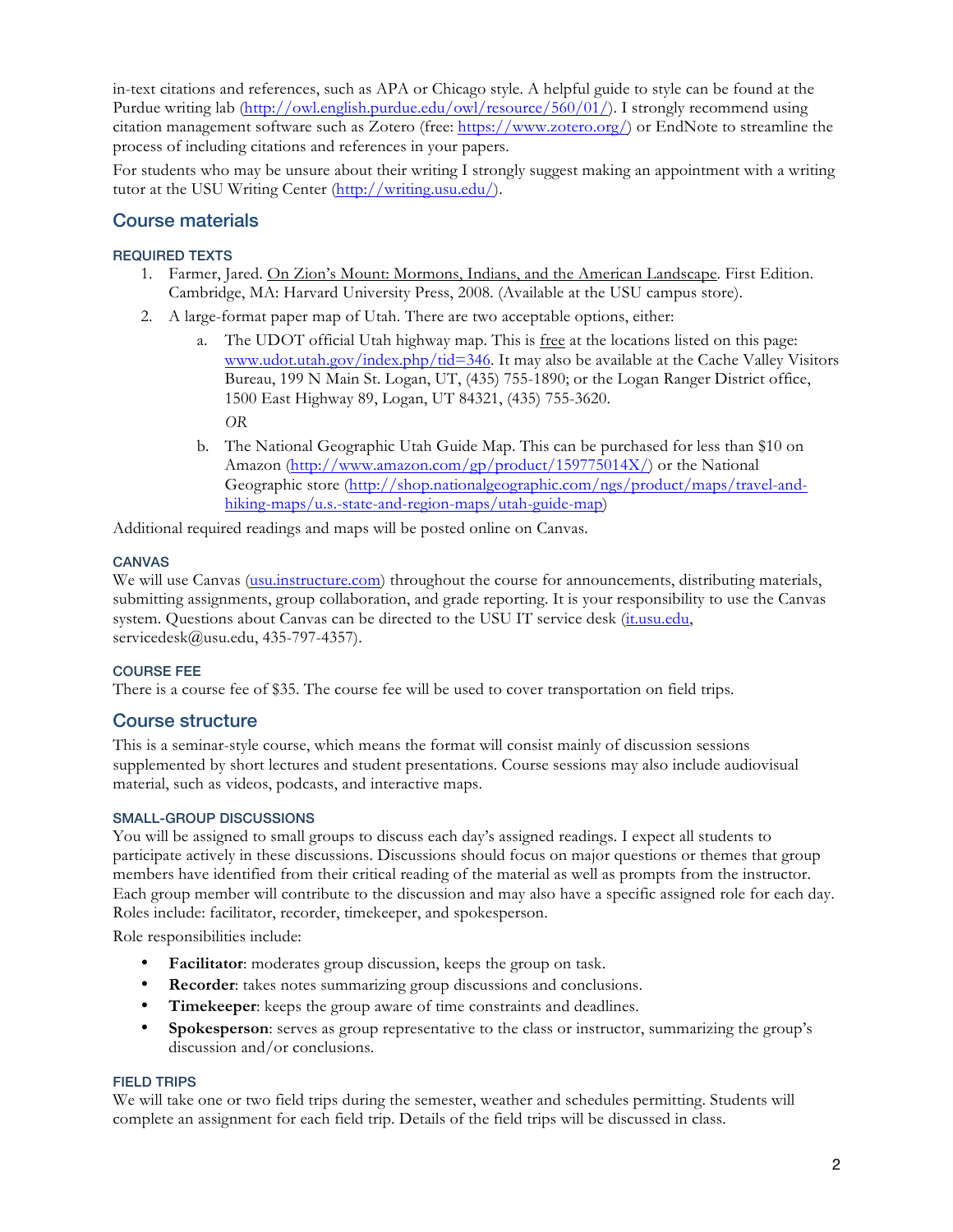# Assignments and Grading

#### DISCUSSION QUESTIONS

In preparation for each class you will be asked to write three questions for discussion based on the readings for each session (no more than 300 words total). For example, these could include questions about the content of the material, questions about issues that the material raises, or questions for others in the group about how they interpreted the material. You should submit your questions on Canvas at least 12 hours prior to each class and bring your questions to class for your small-group discussion.

#### ATTENDANCE AND PARTICIPATION

Attending each class session is necessary to achieve a satisfactory grade in this course. If you miss class, do not e-mail the instructor to ask what you missed. It is your responsibility to obtain materials or notes from other students and Canvas. The instructor will take notes on each student's participation in discussions and assign a grade based on the amount and quality of the contribution. The participation grade may also include short activities assigned during class. In practice, a good participation grade is easily achieved if you have completed the assigned readings, responded to questions about the readings, and are prepared for class discussions.

#### QUIZZES

Short in-class or online quizzes on assigned readings, maps, and material discussed in class may be assigned during the semester. Quizzes will be included in the attendance and participation grade.

#### "BETTER KNOW A COUNTY" SHORT PRESENTATION

Each student will choose one of Utah's 29 counties and prepare a short oral presentation (about 5-6 minutes) on one interesting aspect of the geography of the county to share with the rest of the class. Presentations should not be a summary of the county as a whole, but should focus on specific feature of the county's geography (or a specific place within the county) that would be of interest to the class. For example, a presentation on Washington County might focus on why it became known as "Utah's Dixie," or a presentation on Summit County might focus on how its landscape has been shaped by a combination of the mining industry and the tourist industry.

Presentations will start in the fifth week of the semester, with one or two presentations per class session. Each student must schedule an individual meeting with the instructor no later than one week before his or her presentation to receive feedback and suggestions for improvement. Students will choose their preferred counties during the second week of class.

#### CRITICAL REFLECTION PAPERS

You will complete two short papers (about 6-8 pages double-spaced) over the course of the semester in which you will provide a critical reflection on an assigned topic, drawing from course readings and outside sources. **The first paper will be due on Feb. 24 and the second paper will be due April 2**. Instructions for the papers will be provided in class.

#### CAPSTONE GROUP PROJECT: ATLAS CHAPTER AND PRESENTATION

The capstone group project will be an in-depth analysis of one aspect or issue related to Utah's geography that goes beyond the material discussed in class. This may include original data collected by the group or analysis of existing data (such as interviews with Utah residents or analysis of historic photos or newspaper articles).

Groups will be assigned in the second week of the semester, and you will work with the instructor to identify the topic of your presentation. **A 1-page project proposal will be due on Feb. 5.**

The goal of this project will be to create a unique contribution to a class "Atlas of Utah" composed of each group's findings. The atlas chapter should include audiovisual materials such as map(s) or videos, photos, audio, etc. Each atlas chapter will comprise a paper (minimum 10 pages) describing the group's project along with the audiovisual materials. **The chapter will be due on April 14.**

Groups will present their projects in **25-minute presentations during the second-to-last week of the semester**.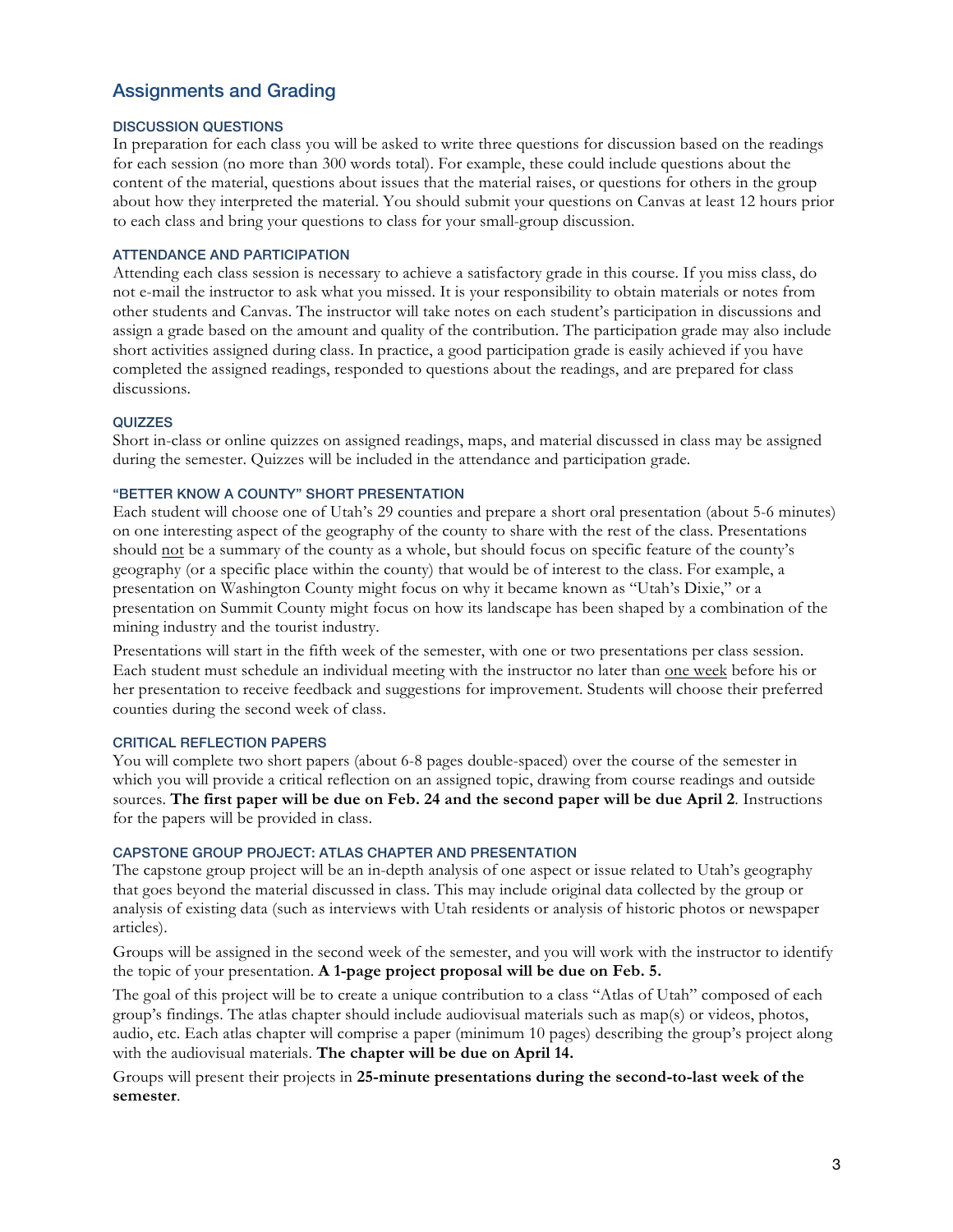#### RUBRIC

Students will be responsible for the following work:

|                                                       | Percent of grade |
|-------------------------------------------------------|------------------|
| Written discussion questions from readings            | 15%              |
| Participation in discussions and quizzes              | 15%              |
| Better-know-a-county presentation                     | 15%              |
| Capstone group project                                | 25%              |
| Critical reflection papers and field trip assignments | 30%              |
|                                                       | 100%             |

#### GRADING SCALE

| -<br>$2$ rnd<br>uauu |                       |                  | −ు                     | ــ    | ¬–    |                                      |                                                                                           |                                                                        |                           |                |
|----------------------|-----------------------|------------------|------------------------|-------|-------|--------------------------------------|-------------------------------------------------------------------------------------------|------------------------------------------------------------------------|---------------------------|----------------|
| %                    | $\cap$<br>ಅ೨-<br>טע י | )-92<br>∩∩<br>ອບ | $\sim$ $-$<br>-89<br>ں | 83-86 | 80-82 | --<br>$\overline{\phantom{a}}$<br>r. | $\overline{\phantom{0}}$<br>$\overline{\phantom{0}}$<br>r<br>∼-<br>$\overline{1}$<br>ا با | $\overline{\phantom{0}}$<br>$\overline{\phantom{a}}$<br>$\cdot$<br>. . | $\sim$<br>$\cap$<br>60-69 | $\sim$<br>. PO |

## Course policies

#### COMMUNICATION WITH THE INSTRUCTOR

The best way to contact me is during my office hours, via e-mail, or via a Canvas message. I will try to respond to e-mails on the same day during the week.

#### LATE WORK

It is your responsibility to turn in all work on time. Grades for assignments will be reduced by 10 percent for each day late. No late work will be accepted more than 2 weeks after the due date.

#### USE OF COMPUTERS, TABLETS, AND MOBILE PHONES

Turn off or silence phones during class. Computers and tablets may be used only for taking notes or activities directly relevant to class material. Students should respect the rights of others to learn and minimize the possibility of distraction from the use of electronic devices. If the use of electronics presents a distraction to others during class, the student will be asked to stop using the device. If issues persist, the student will be asked to leave the class.

#### CLASSROOM ENVIRONMENT

Everyone has the right to feel comfortable in the classroom. We are all adults in a college classroom, and we must be open to critical and academic discussion on topics that we may or may not agree with. I will treat you with respect, and I expect you to extend respect to me as well as to your classmates.

#### ACADEMIC HONESTY

Students are expected to produce original work. Plagiarism or falsification of any kind will be subject to disciplinary action. Offences will be referred to Utah State University Admissions office. The USU policy for academic honesty can be found at usu.edu/studentservices/studentcode/article6.cfm. Please review this document to understand the Utah State University policy on academic honesty. If you have questions or concerns about the policy, please contact your instructor or academic advisor.

#### PLAGIARISM

Plagiarism includes knowingly "representing, by paraphrase or direct quotation, the published or unpublished work of another person as one's own in any academic exercise or activity without full and clear acknowledgment. It also includes the unacknowledged used of materials prepared by another person or agency engaged in the selling of term papers or other academic materials." The penalties for plagiarism are severe. They include warning or reprimand, grade adjustment, probation, suspension, expulsion, withholding of transcripts, and denial or revocation of degrees.

#### STUDENTS WITH DISABILITIES

Reasonable accommodation will be provided for all persons with disabilities in order to ensure equal participation within the program. If a student has a disability that will likely require some accommodation by the instructor, the student must contact the Disability Resource Center (435-797-2444), preferably during the first week of the course. Any request for special consideration relating to attendance, pedagogy, etc., must be discussed with and approved by the instructor.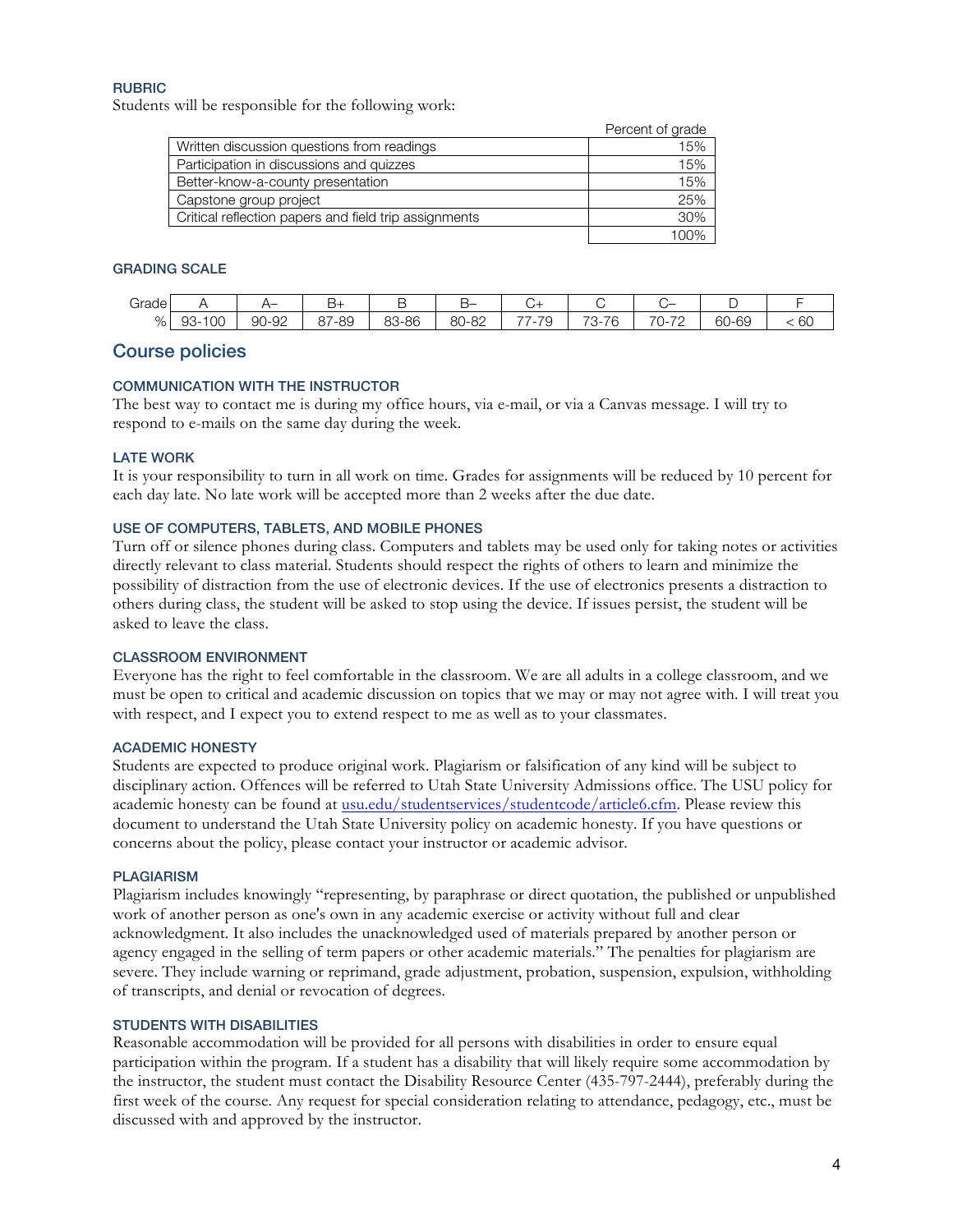# Course schedule

Your learning is my primary concern, so I may modify the schedule and assigned readings based on your progress during the course. Changes and readings to be determined (TBD) will be posted on Canvas.

|           | Date       |                     | Wk             | Topic                                                                       | Required reading                                                                                                                                                                        |
|-----------|------------|---------------------|----------------|-----------------------------------------------------------------------------|-----------------------------------------------------------------------------------------------------------------------------------------------------------------------------------------|
| Jan       | 8          | Th1                 |                | Course introduction and orientation                                         |                                                                                                                                                                                         |
|           |            | 13 T                | $\overline{c}$ | Geographic literacy and themes of geography                                 | Fisher, "Physical Geography of Utah."<br>Farmer, "Introduction," p. 1-16<br>Maps: Utah Elevation, Utah Surface Water.                                                                   |
|           |            | 15 Th               |                | Reading the Utah landscape                                                  | Lewis (1979), "Axioms for Reading the Landscape."<br>Stegner (1942), excerpt from Mormon Country p. 21-51.                                                                              |
|           | 20 T       |                     | 3              | Origins of Utah                                                             | Grayson (2011) ch. 1 & ch. 2, p. 33-40 (section titled "The<br>Ethnographic Great Basin")<br>Fremont (1845) report excerpts.<br>Maps: Escalante (1777); Fremont (1845); Fremont (1848). |
|           |            | 22 Th               |                | Origins of Utah (cont'd)                                                    | Farmer, p. 19-53.                                                                                                                                                                       |
|           |            | 27 T                |                | Utah and the Mormon Culture Region                                          | Meinig (1965), "The Mormon Culture Region."                                                                                                                                             |
|           |            | 29 Th               | 4              | Utah and the Mormon Culture Region (cont'd)                                 | Parera (2005), "Mormon Town Planning."<br>Otterstrom and Jackson (2011), "The State of Deseret: The<br>Creation of the Mormon Landscape in the Western U.S."                            |
| Feb       | $\sqrt{3}$ | $\top$              |                | Human-environment geography in Utah<br>County presentations begin in class. | Farmer, p. 54-138.                                                                                                                                                                      |
|           |            |                     |                | Human-environment geography in Utah (cont'd)                                |                                                                                                                                                                                         |
|           | 5          | Th                  | 5              | discussion questions still required.                                        | NO CLASS - Dr. Howe at conference. Readings and Jackson (1978), "Mormon Perception and Settlement."<br>Farmer, p. 141-174.                                                              |
|           |            |                     |                | Group project proposal due on Canvas.                                       |                                                                                                                                                                                         |
|           |            | 10T                 | 6              | Land ownership and land use patterns in Utah<br>Guest speaker: Mark Brunson | Jackson (1995), "Federal Lands in the Mountainous West"<br>Canham (2014) Salt Lake Tribune article<br>Maps: Utah Land Ownership, National Atlas map of federal lands                    |
|           |            | 12 Th               |                | Place names and boundaries                                                  | Farmer, "Renaming the Land," p. 241-280;<br>Stegner, excerpt from Beyond the Hundredth Meridian;                                                                                        |
|           |            | 17T                 |                | NO CLASS (Monday class schedule)                                            |                                                                                                                                                                                         |
|           |            | 19 Th               |                | Place names and boundaries (cont'd)                                         | Comeaux (1982); Jackson and Hudman (1987);<br>MacKinnon (2003)                                                                                                                          |
|           |            | 24 T                | 8              | Water and place<br>First critical reflection paper due on Canvas            | Bedford (2005), "Utah's Great Salt Lake."<br>Trentelman (2011), "Place Dynamics in a Mixed Amenity Place."<br>Map: Stansbury 1852.                                                      |
|           |            | 26 Th               |                | Perspectives on place                                                       | Solorzano (1998)<br>TBD                                                                                                                                                                 |
| Mar $ 3 $ |            |                     |                | Utah's urban geography                                                      | Video: "Salt Lake City: A Downtown Story"                                                                                                                                               |
|           | 5          | Th                  | 9              | Population growth and change in rural Utah                                  | Shumway and Otterstrom (2001);<br>Winkler et al. (2007)                                                                                                                                 |
|           |            | 10 T                |                | NO CLASS (Spring break)                                                     |                                                                                                                                                                                         |
|           |            | 11 Th               |                | NO CLASS (Spring break)                                                     |                                                                                                                                                                                         |
|           |            | 17T                 | 10             | Physical geography of Utah<br>Guest speaker: Mark Larese-Casanova           | Map: Ecoregions of Utah                                                                                                                                                                 |
|           |            | 19 Th               |                | Environmental change                                                        | Gillies (2013) video; Schwinning et al. (2008).                                                                                                                                         |
|           |            | 24 T                |                | Transportation geography                                                    | Alexander, "Mining and Railroads"<br>Strack, "Railroads in Utah"<br>Bartholomew, "Utah's Interurbans"<br>Map: Cram's 1901 map of Utah                                                   |
|           |            | 26 Th <sub>11</sub> |                | Transportation and economic geography                                       | Leonard, Glen M. "Suburbia and the Freeway" in Utah History to Go<br>Utah Unified Transportation Plan 2011-2040                                                                         |
|           |            | 31 T                |                | Economic geography                                                          | Shumway and Jackson (2008)                                                                                                                                                              |